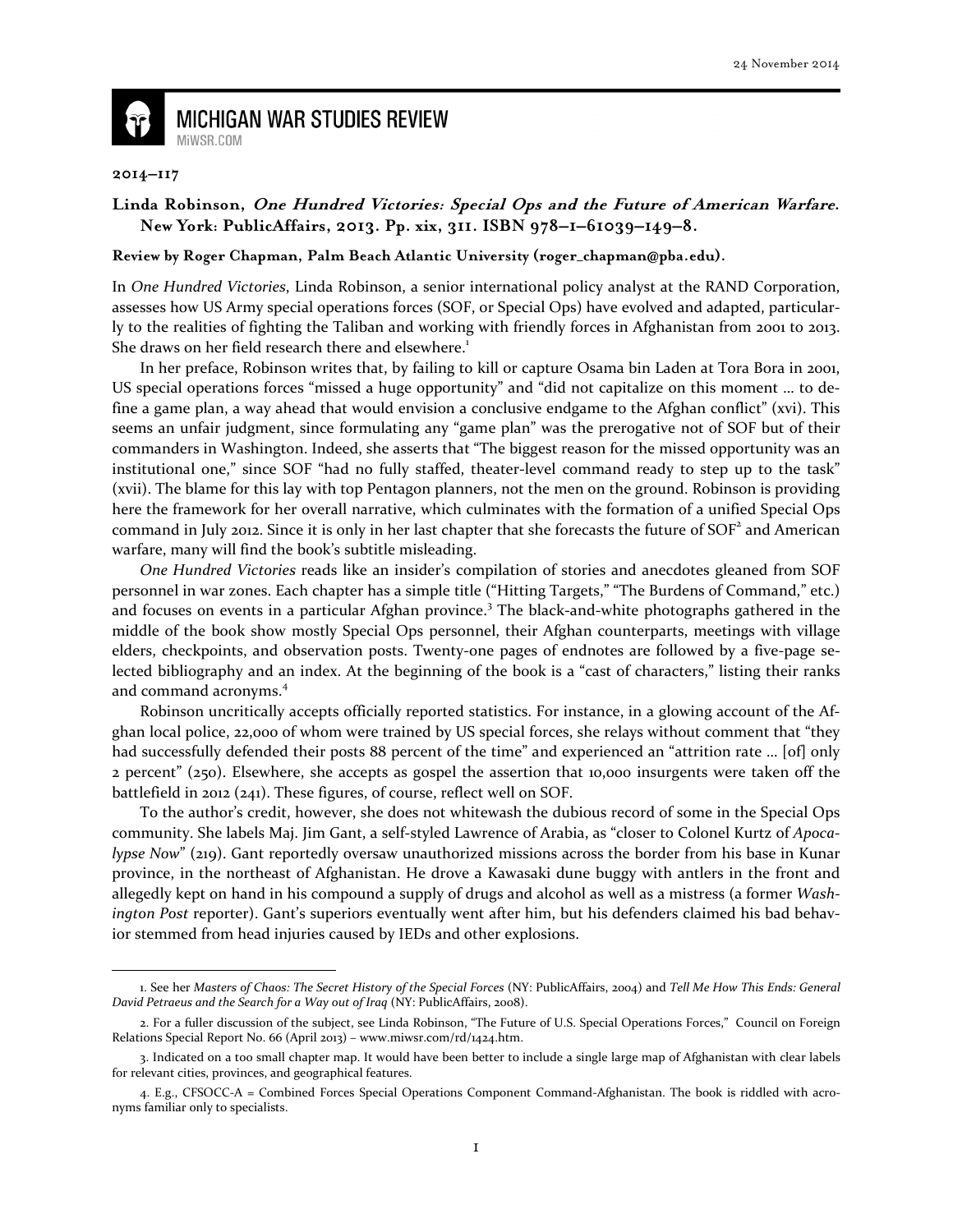Brigadier General Chris Haas wanted to throw the book at Gant, but Gant had many supporters in the higher ranks, which may have helped him stave off a court-martial. He spent months at Fort Bragg awaiting the outcome of the Article 15-6 investigation. No charges were brought in the end, but he was relieved for cause and ejected from the US Army Special Forces. One general said, "Breaking the arrows [the crossed-arrow symbol of the Special Forces] is a very serious step." He was taken off the promotion list for lieutenant colonel but allowed to retire with his pension—and to face whatever personal fallout would come with his wife and his family. (220)

As for the reporter/mistress, the US Embassy had to send personnel to remove her from the compound, because, absurdly, the elite Special Ops commandos tasked with subduing the Taliban and training friendlies were not allowed to physically deposit this unwanted civilian guest on a helicopter and send her back where she came from.

Robinson also vividly details the dangers certain SOF units faced after S. Sgt. Robert Bales went on a shooting rampage in March 2012, killing sixteen Afghan civilians outside the gates of Camp Belambay in Kandahar Province. He was part of a conventional infantry unit attached to a Special Ops team to provide security. Immediately after the incident—which Robinson calls "the My Lai moment of the Afghan war" (147)—the outpost was put under lockdown and local Afghan officials began trying to calm villagers who wanted revenge. The author accepts with obvious relief the subsequent finding that "no evidence" (148) implicated any SOF member in the breakdown of discipline. Bales had been drinking with members of his squad (despite the alcohol ban), but none of them were in special forces. Surprisingly, according to Robinson, there was "little fallout" from the Bales incident for Special Ops missions in the Kandahar region (148).

Robinson's enthusiasm for US "nation-building" initiatives in Afghanistan will strike most Americans as overly optimistic.<sup>5</sup> She may be thinking of local defense and security training measures—as she puts it, "village ops" (31)—but she seems to take for granted that SOF worked on "projects such as renovations of mosques and provision of medical care" (18). Readers will be surprised to learn that "Village Stability Operations" in Afghanistan were largely inspired by a book on the American pacification program during the Vietnam War (26). Robinson has little to say about "insider attacks," in which members of Afghan police or military units attack their own or American personnel. But her sentiments can perhaps be deduced from her preference for the term "so-called 'insider attacks'" (150, my emphasis).<sup>6</sup> In general, then, Robinson applauds the ongoing American efforts in creating Afghan Special Ops forces, which numbered 8,500 by the time her book was published.

So what exactly is the future of Special Ops and American warfare? Robinson concedes that SOF are unlikely to be deployed on the scale of the 13,700 troops and 17,000 support personnel sent to Afghanistan. But do the achievements there set a precedent for the training of friendly locals to conduct their own counterinsurgency operations? President Barack Obama, in a speech at West Point in May 2014, announced his proposal for a Counterterrorism Partnerships Fund, a \$5 billion initiative to help other countries fight terrorism. The New York Times reported that "The goal is to train and equip foreign security forces, so they can conduct counterterrorism operations with little American involvement." However, the Times cautioned that, though the plan sounds "sensible," "many things can go wrong" with a program that "seems too heavily dependent on military responses."<sup>7</sup>

Although Pentagon officials have traditionally preferred conventional force operations, their use of SOF has grown steadily since the 1980s. Of the 27,000 US troops that participated in Operation Just Cause in Panama (1988–89), 4,500 were SOF. In Desert Storm (1990–91), 9,000 SOF were deployed.<sup>8</sup> Against that

 $\overline{a}$ 

<sup>5.</sup> According to a CNN/Opinion Research poll (Dec 2013) eight of ten Americans were opposed to the continuing US military presence in Afghanistan. See Aaron Blake, "Afghanistan More Unpopular Than Vietnam," [Washington] Post Politics blog (30 Dec 2013) – www.miwsr.com/rd/1425.htm.

<sup>6.</sup> It is telling that "insider attack" does not appear in the book's index.

<sup>7. &</sup>quot;Fighting Terrorism with More Money," NY Times (16 June 2014) A18.

<sup>8.</sup> Roger Chapman, "Special Operations Forces," in Spies, Wiretaps, and Secret Operations: An Encyclopedia of American Espionage, vol. 2, ed. Glenn P. Hastedt (Santa Barbara, CA: ABC-CLIO, 2011) 730–31.